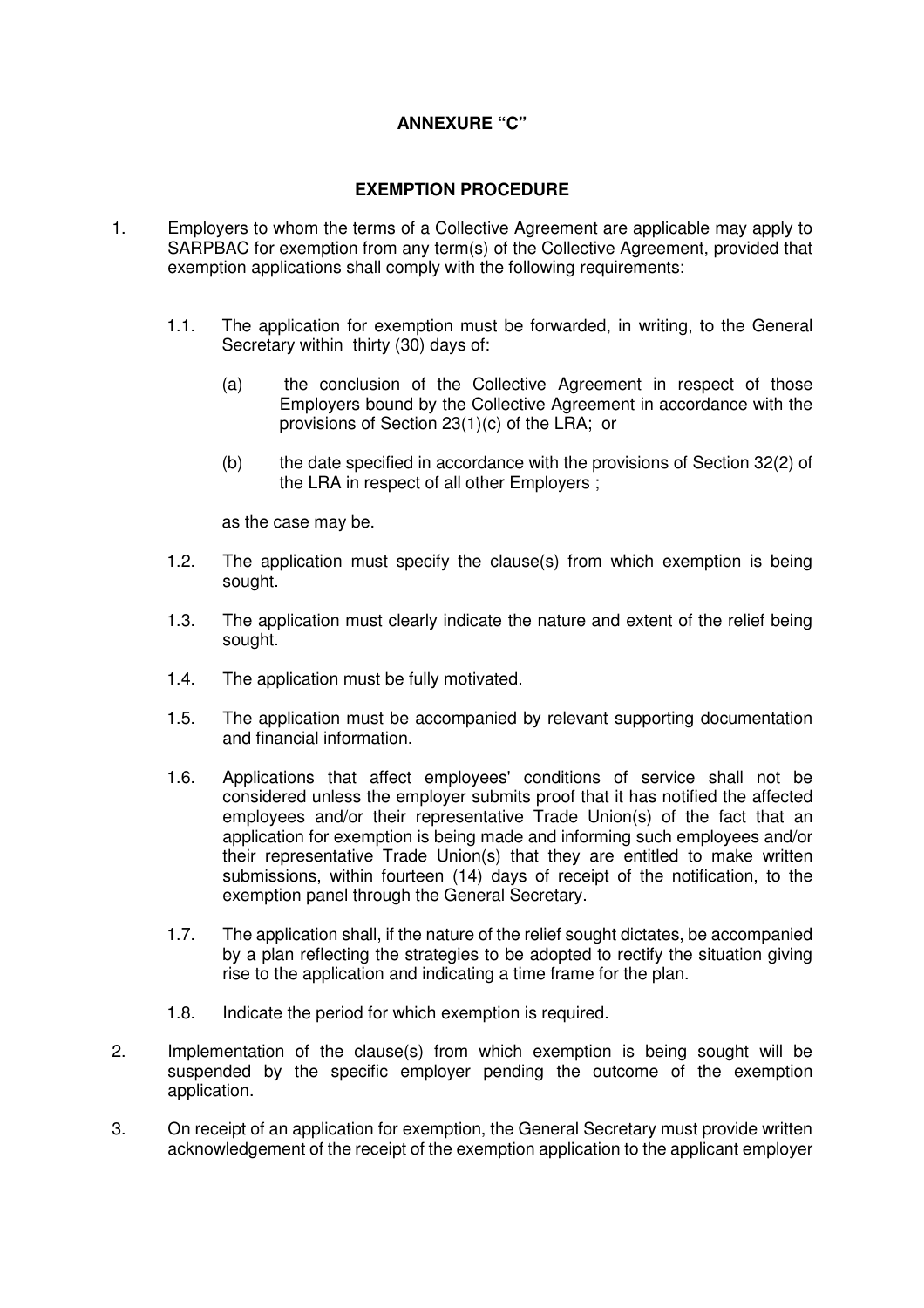and inform all the Parties to SARPBAC of such application as well as the nature of the relief being sought.

- 4. The Parties to the exemption procedure shall be the applicant Employer and the representative Trade Union(s) representing eligible employees within the applicant Employer's organisation to whom the Collective Agreement is applicable, or in the absence of a representative Trade Union, such eligible employees.
- 5. Any application for exemption will be heard by an independent panel or a panellist appointed for this purpose by SARPBAC
- 6. The above panel, (which may consist of up to three persons,) or appointed panellist shall be known as the exemption authority.
- 7. The exemption authority appointed to consider exemptions shall be independent and have experience deemed by SARPBAC to be relevant, which may include, but not be limited to, experience of financial matters, the Road Passenger Transport Industry, labour relations and/or labour law.
- 8. The application shall be considered by the exemption authority as soon as practically possible after its appointment.
- 9. The exemption authority shall consider the exemption application together with any submissions received from interested Parties, including third parties.
- 10. The exemption authority may, if it deems it expedient, request the Parties to the specific exemption application to attend the meeting at which the application is to be considered.
- 11. The exemption authority shall have the right to call any other party, such as an interested third party that it feels might be able to assist it in arriving at a decision.
- 12. The exemption authority must consider the exemption application, grant or reject the application and inform all interested Parties of its decision within a time period of no more than thirty (30) days from the date of receipt of the application by the General Secretary.
- 13. In considering an application, the exemption authority shall take into consideration all relevant factors which may include, but shall not be limited to, the following criteria:
	- 13.1 The applicant's past record (if applicable) of compliance with the provisions of Council's Collective Agreements and/or exemption certificates.
	- 13.2 Any special circumstances that exist or any precedent that might be set.
	- 13.3 The interests of the industry in relation to unfair competition, centralized collective bargaining as well as the economic stability of the industry.
	- 13.4 The interests of employees as regards exploitation, job preservation, sound conditions of employment, possible financial benefits, health and safety as well as the infringement of basic rights.
	- 13.5 The interests of the employer as regards its financial stability, the impact on productivity, its future relationship with employees and recognized Trade Union(s), operational requirements and the viability of the employer's business.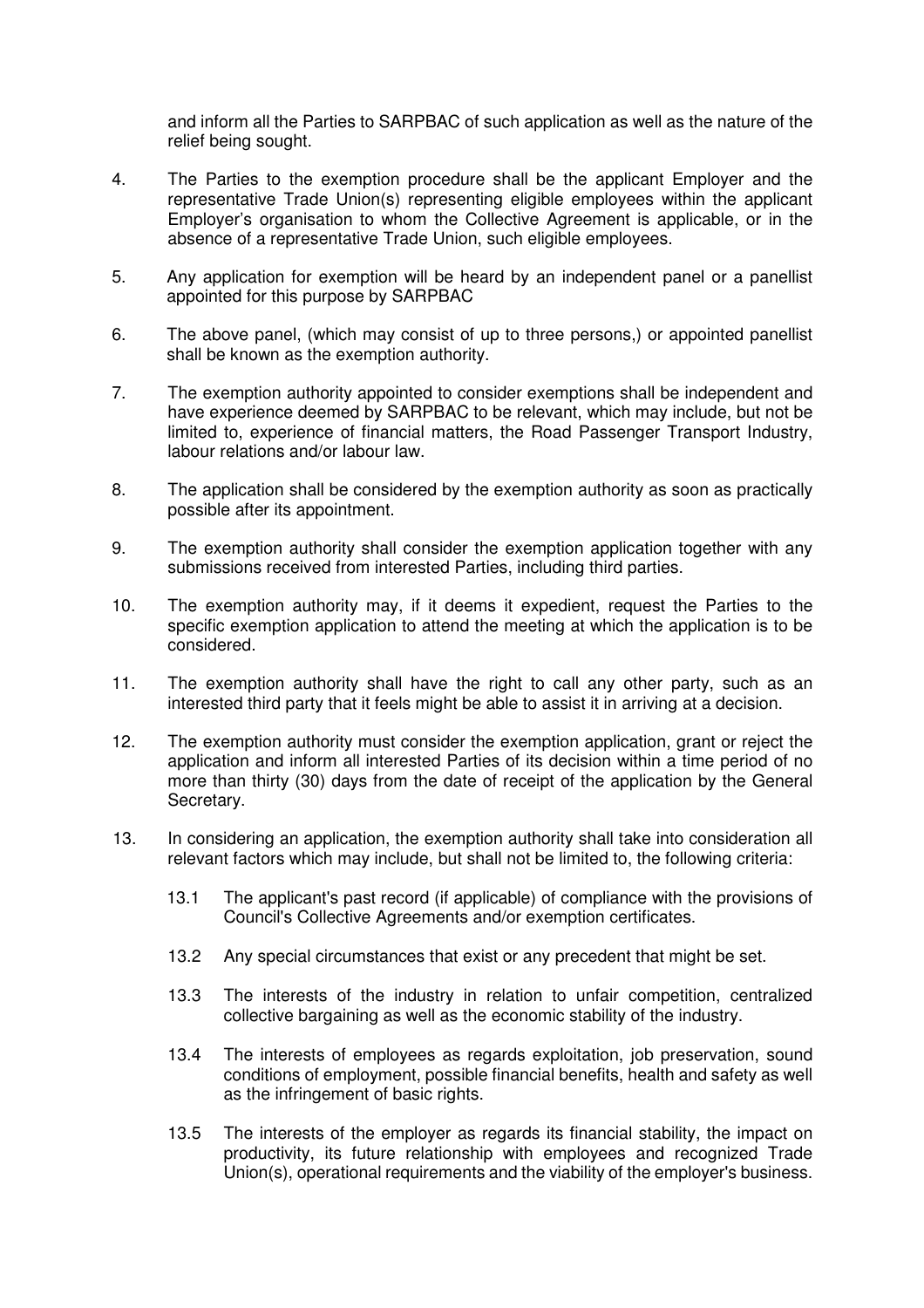- 14. If the application is granted, the exemption authority shall, within the time period stipulated in Clause 12 above, provide each of the Parties defined in Clause 4 above and the General Secretary, with written advice of its decision, the nature and extent of relief granted and any special conditions that might be applicable to such relief.
- 15. If the application is refused, the exemption authority shall, within the time period stipulated in Clause 12 above, submit a written report to each of the Parties as defined in Clause 4 above and the General Secretary, setting out its reasons for not granting the application in whole or part.
- 16. The General Secretary shall within seven (7) days of receipt of the advice referred to in Clause 14 above, or the report mentioned in Clause 15 above, inform all Parties to SARPBAC of the outcome of the specific exemption application.
- 17. SARPBAC shall, within fifteen (15) days of receiving the advice referred to in Clause 14 above, issue an exemption certificate, signed by the Chairperson, Vice-Chairperson and General Secretary, containing the following particulars:
	- (a) The full name of the Employer
	- (b) The trade name of the Employer
	- (c) The provisions of the Collective Agreement from which exemption has been granted
	- (d) The period for which the exemption shall operate
	- (e) The condition(s) of the exemption granted
	- (f) The date of issue of the exemption certificate
- 18. Conditions, to which reference is made in Clause 17(e) above, may include a condition requiring the employer to provide written reports at stated intervals to the General Secretary on the progress being made with the plan, referred to in Clause 1.7 above.
- 19. SARPBAC shall:
	- 19.1 Retain a copy of all exemption certificates issued and number each certificate consecutively.
	- 19.2 Forward a copy of the certificate to the Parties as defined in Clause 4 above.
	- 19.3 Forward a copy of the certificate to each of the Parties to SARPBAC.
- 20. An Employer to whom an exemption certificate has been issued shall at all times have the certificate available for inspection at his establishment.
- 21. All arrangements to be made by the exemption authority that have cost implications for which SARPAC may be held responsible shall only be made with the prior written approval of SARPBAC.
- 22. Pending the outcome of an exemption application, and any appeal in terms of Clause 23 below, the Employer shall be exempt from implementing the clause(s) which are the subject of the exemption application or appeal until such time as a decision has been made by the exemption authority or the exemption appeal authority, as the case may be.